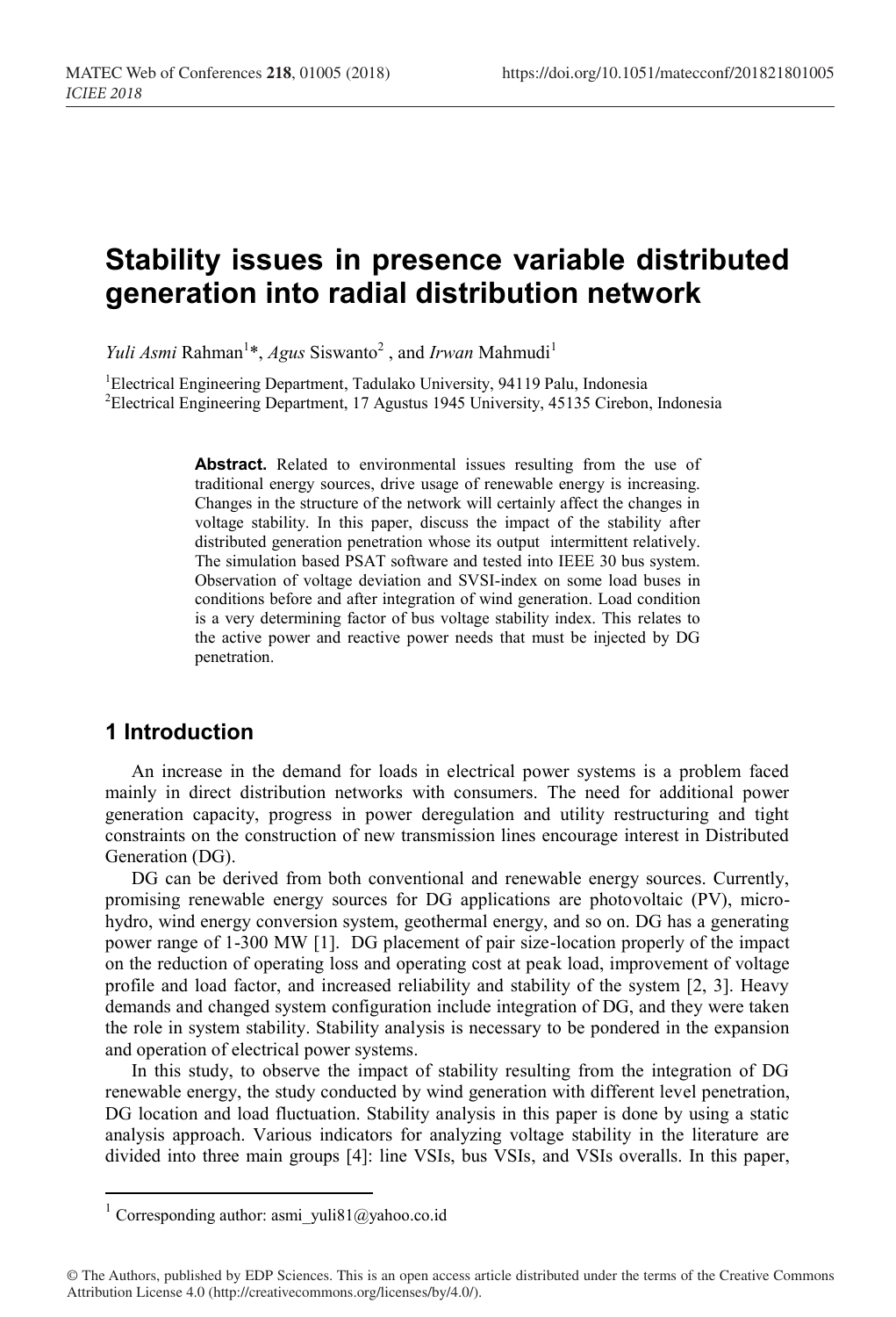voltage stability margin (VSM) and Simplified Voltage Stability Index (SVSI) indicators. VSM use to identify the weak bus as location DG placement because it calculates the weakest load bus of the power system properly [5]. The simplicity of SFVSI formula[6], indeed, computation only need voltage bus magnitude.

The proposed method was implemented in the IEEE 30 bus radial system using PSAT software. PSAT software display the bus voltage profile information before and after DG placement, as a result, optimal power load flow.

### **2 Voltage stability assesment**

The ability of an electric power system to remain in equilibrium condition both during normal operation and after the interruption is defined as the stability of the electric power system [7]. The generator runs at synchronous speed when the condition is balanced. Load fluctuations include an increase and decrease will affect the electrical power output that simultaneously impacts the change of mechanical power prime movers. If prime mover mechanical power cannot adjust to load conditions then this condition is called an unstable system. Simulated interference on the system is done to analyze the voltage stability, especially the analysis of the system's ability to change the load. This analysis is categorized as steady-state stability with small disturbance stimulation.

The measurement of the proximity of the operating point to the voltage instability is validated by the value of the voltage stability index [8]. It indicates a possible limit for the system to become unstable under steady state conditions. Conventionally, to know the condition of the bus is observed through the P-V curve and the Q-V curve which depicted in Figure 1. The plot of the curve illustrates the relationship between power and voltage when subjected to load changes.



**Fig. 1.** (a) P-V Curve (b) Q-V Curve

Load changes affect the value of active or reactive power In the plot of the P-V curve and the Q-V curve, there is a knee point that identifies the stability limit value known as the Voltage Stability Margin (VSM). High or low VSM indicator value becomes a measure of the security level of the bus, where the higher the VSM value the bus is safe and vice versa[8].

#### **2.1 Voltage stability margin (VSM)**

VSM is divided into VSM (P) and VSM (Q). VSM (P) states the stability index on active power load and VSM (Q) for stability index at reactive load (Q). In Figure 1, let  $P<sub>initial</sub>$  and Q initial is the values of each active and reactive load power at the initial operating point. P critical and Q critical load states are active and reactive power at the critical voltage points,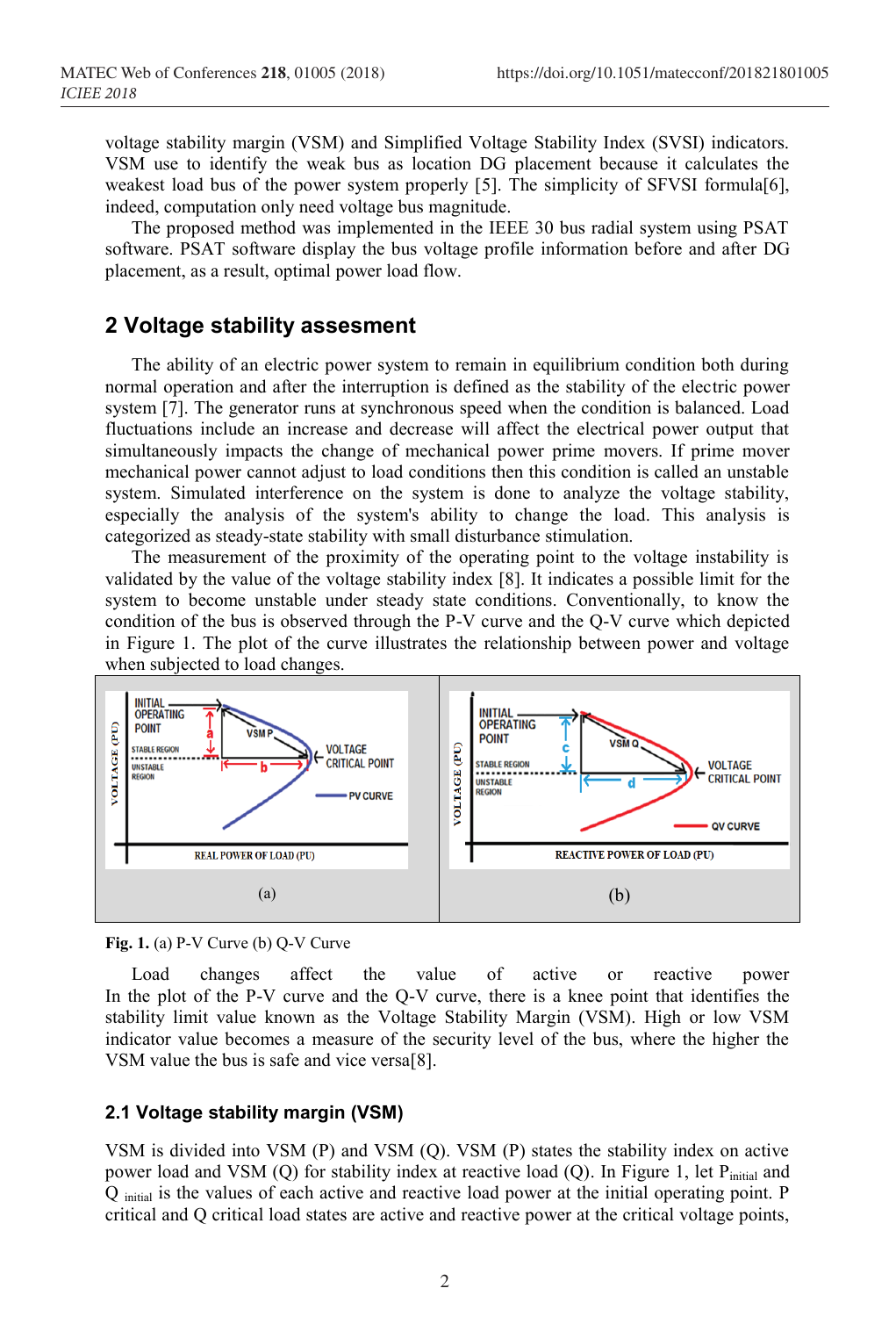respectively. The critical voltage in the system is the value of the bus voltage at the point of collapse voltage. The system will experience a collapse voltage when its value is less than zero, where the critical voltage value of VSM is zero. The equation (1) use to determine VSM:

$$
VSM = \frac{V_{initial} - V_{critical}}{V_{critical}}
$$
 (1)

where  $V_{initial}$  is bus voltage when normal operation and  $V_{critical}$  is the bus voltage when voltage collapse like depicted in Figure 1.

#### **2.2 Simplified voltage stability index (SVSI)**

Some of voltage bus stability indicators in the reference are: voltage collapse prediction index (VCPI<sub>bus</sub>) [9], L-index [10], voltage stability index (VSI<sub>bus</sub>) [11], ZL=ZS ratio [12], and SVSI  $[13]$ .



**Fig.2.** Representation of two bus power system

SVSI is a derivative of VSI index function which used to specify weak bust in the power system. Based on model in figure 2, definition of SVSI can be expressed as:

$$
SVSI_i = \frac{\Delta V_i}{\beta * V_i} \tag{2}
$$

Voltage deviation ( $\Delta V_i$ ) is difference between the nearest generator with load buses. The correction factor β[9] is expressed as :

$$
\beta = 1 - Max(|V_m| - |V|)^2 \tag{3}
$$

The SVSI threshold value for keeping the system stable refers to inequality:

$$
Max (SVSI) < I \tag{4}
$$

The advantage of this indicator is applied to a large network. The calculation requires the parameters of the bus voltage of the sender and receiver side.

# **3 Proposed Methods**

To observe the stability impact of DG, this used the IEEE 30 bus test system. This test case consists of one swing bus, five generator buses, and 24 load buses. Figure 3 is the layout of the schematic IEEE 30 bus system which built using the PSAT software. This is a Matlab toolbox for analysis and simulation of the electric power system.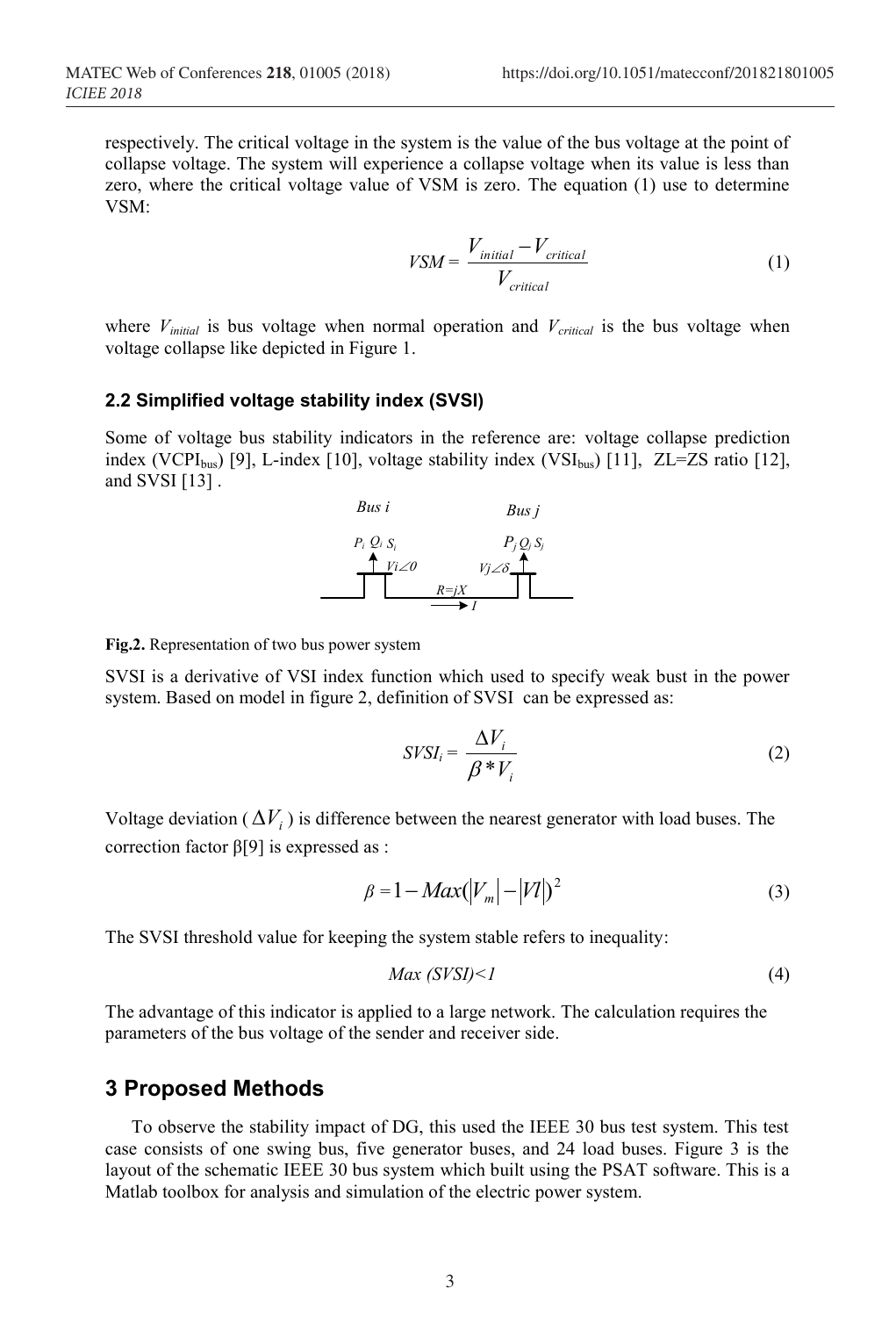The DG used is a 50 MW wind generator. Model of wind generator using doubly fed induction generator [14] with the penetration level of 15% and 30%. The load fluctuations are considered as small disturbances in the system that affect the power system stability. Loads in variation overload by 40% and under load by 35% [13,15]. Load flow is varied on active power load (P), reactive power (Q) and  $P + Q$  load simultaneously.



**Fig. 3.** PSAT model of IEEE 30 bus system connected wind generation

### **4 Simulation and Results**

Using PSAT software, the simulation was tested on the IEEE 30- bus power system. This simulation aims to obtain the influence of DG integration on system stability using SVSI indicators. Active and reactive power load fluctuations provide a different SVSI response due to the bus voltage deviation generated. In testing, only three buses were selected for load fluctuations as shown in table 1. Table 1 shows bus voltages, before and after penetration DG about 15% and 30% levels.

| <b>Bus</b> | <b>Voltage deviation</b> |                  |       |
|------------|--------------------------|------------------|-------|
|            | <b>Initial condition</b> | Wind integration |       |
|            |                          | 15%              | 30%   |
| 26         | 0.026                    | 0028             | 0.035 |
| 29         | 0.052                    | 0.073            | 0.116 |
| 30         | 0.054                    | 0.081            | 0.128 |

**Table 1.** Running load flow results for IEEE 30 bus system

Based on the results of running flow by PSAT, the β value obtained by 0.99374 calculated using equation (3). The calculation of voltage stability under different load conditions for different level penetration conditions is shown in figure 4.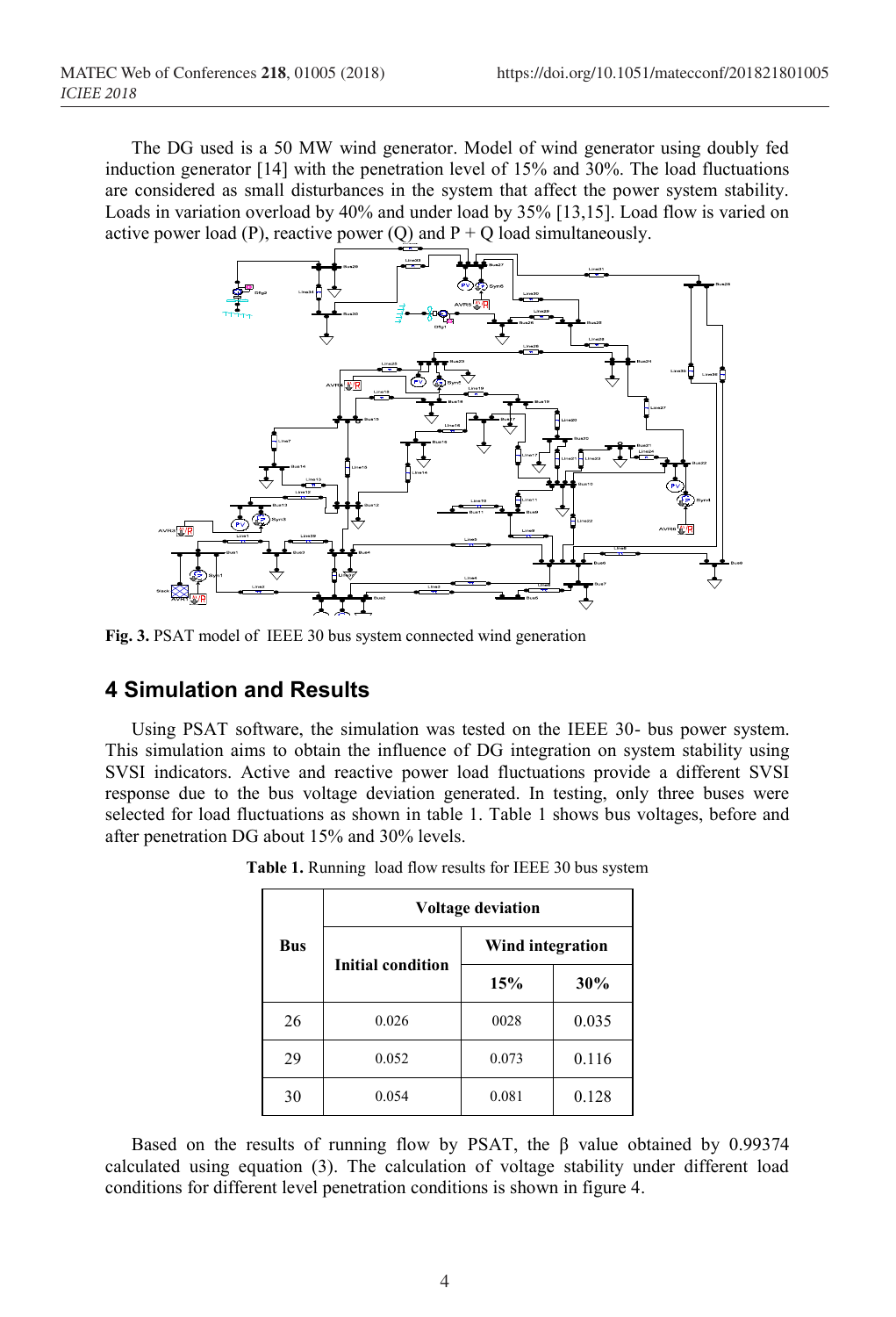



The results show that the SVSI ratio on the conditions of base loading and heavy loading (40% ) looks the most critical on the bus 30 when 15 % penetration of wind generator on buses 26 and 29. This value corrected due to active power contribution and reactive power of DG integration[16-17]. The addition of DG penetration level by 30% affects the shift in SVSI value which is increasingly towards a stable direction. Penetration DG improves the voltage deviation that corrects the value of β. Different conditions are obtained during light loads; the SVSI index has increased 1.33%. This increase means that the condition of the bus leads to critical conditions. Increasing DG penetration level makes the bus voltage stability index does not make the system to the stable direction. This may be due to the active power and reactive power supplied by the grid-connected plant is sufficient. As a result, DG injected power causes an increased power loss effect resulting in a voltage drop across the load bus. This indicates that DG integration on the grid does not guarantee system stability will be better. There are load condition factors and DG sizes which determine the stability index as a measure of the system bus voltage stability.

# **5 Conclusion**

In this paper, stability issues due to DG penetration on IEEE 30 bus systems are measured using SVSI and VSM. This study shows that DG integration affects the value of voltage stability. The load changes and the DG penetration level determine the critical value of the load bus. Need to assess DG size and location properly, because this determines active power and the reactive power injected into the system.

# **The acknowledgements**

The authors are very grateful to Tadulako university through the technology research and higher education ministry to provide research grants for doctoral dissertation (097 / SP2H / LT / DRPM / 2018).

### **References**

1. Yusran, A. Mochamad, and S. Adi, Optimization scheme of distributed generation installation growth considering network power quality, Journal of Theoretical and Applied Information Technology,vol.53, pp. 30-39 (2013)